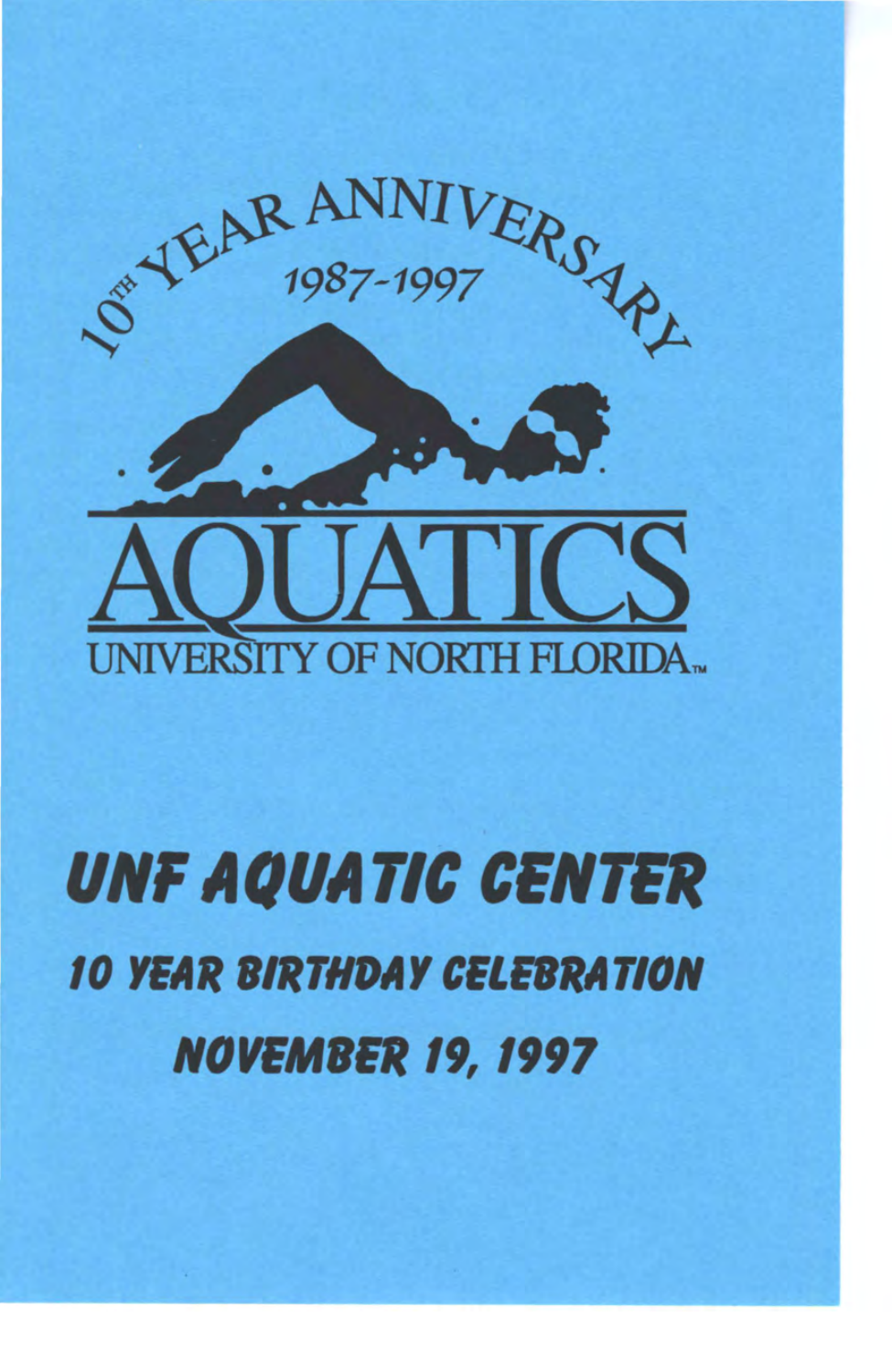### **Greetings**

Dear Friends,

Thank you for joining us in celebrating the Aquatic Center's ten years of service to the university and to the local community. The opening ceremony for the Aquatic Center was held on December 4, 1987. Since then, tens of thousands of individuals have benefitted from this facility and its programs.

Every day, people of all ages and backgrounds come to the Aquatic Center to learn, to train, to compete, to exercise, to relax, and to just have fun! The Aquatic Center has impacted the lives of many people. It has truly enriched our community.

Thank you very much for your support. My staff and I look forward to the future. We will continue to offer quality programs and fine service at the UNF Aquatic Center.

Sincerely,

andrey M. Gill

Aquatic Center Director

### **We've Come A Long Way Baby!**

|                                         | 1988      | 1997      |
|-----------------------------------------|-----------|-----------|
| Average Number of Users per Week        | 751       | 1,404     |
| Program Enrollments for the Year        | 274       | 1,569     |
| Community Memberships Sold for the Year | 879       | 1,535     |
| <b>Average Staff Size per Semester</b>  | 13        | 27        |
| Annual Membership Fee (Individual)      | \$150     | \$210     |
| <b>Annual Operating Budget</b>          | \$140,000 | \$290,000 |

# **Loyal Members Since 1988**

The following individuals joined the Aquatic Center in 1988 and they are still active members!

Bruce Angers Rebecca Hawkes Robert Hawkes Mireya Koopman Peter Koopman Jean Oziadul Alice Ratigan Phil Robinson

Judy Solano Catherine Wallace Richard Wallace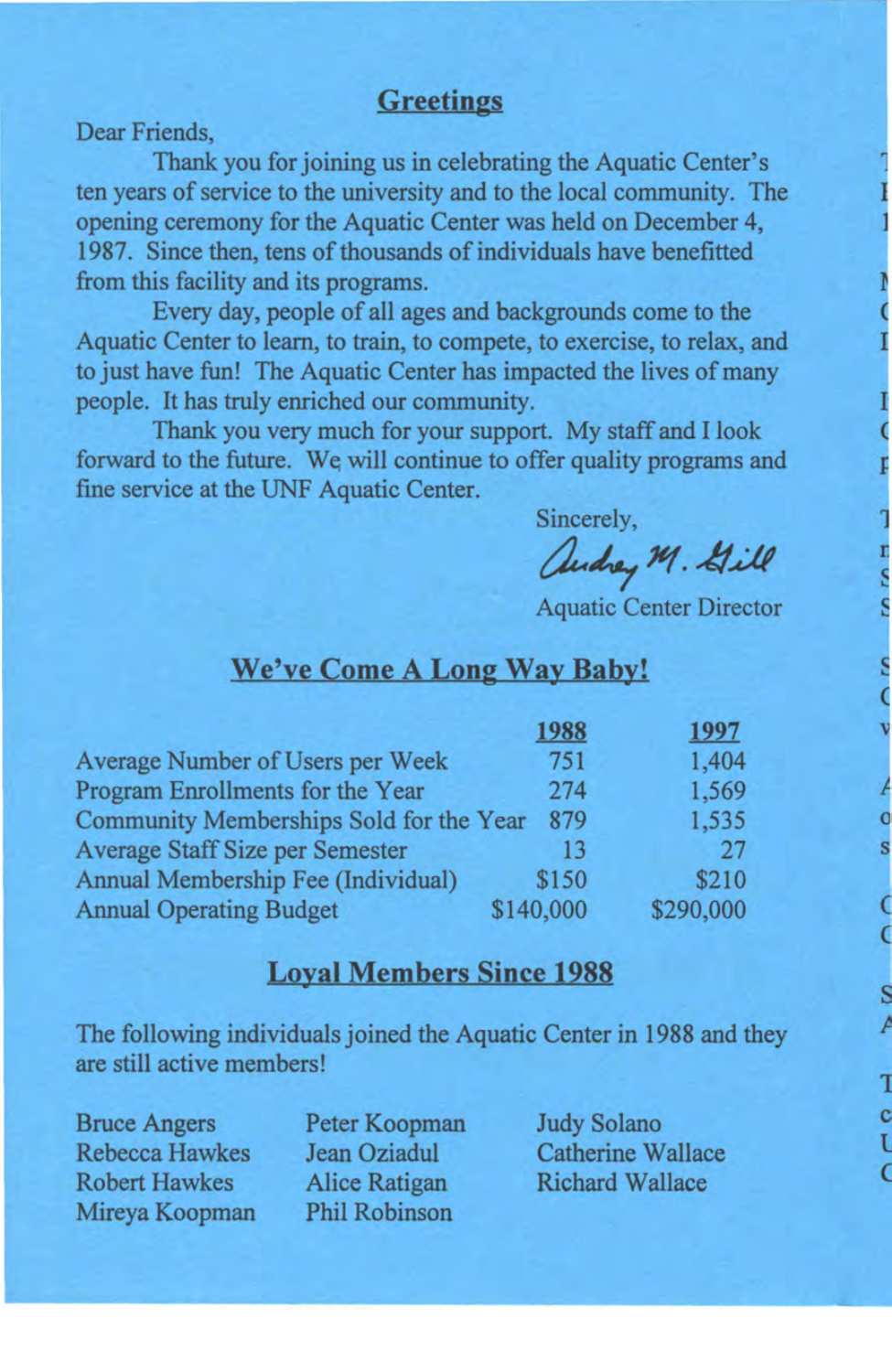## **Historical Facts and Figures**

The first "Official Person" to swim in the Aquatic Center pool was Brent Healy (Tom's son) at the opening ceremony on December 4, 1987.

Melissa Moses of Orange Park trained exclusively at the Aquatic Center from 1988 to 1995. Melissa placed fourth in Springboard Diving at the 1996 Olympics in Atlanta.

In January, 1997, 10 year old Rick Hancock of Anderson, South Carolina, set two national backstroke records in the Aquatic Center pool.

The Aquatic Center has served as a training site for the following national teams: USA Synchronized Swimming Team (1991), Canadian Synchronized Swimming Team (1995), and the Irish Paralympics Swimming Team (1996).

Since 1988, over 10,000 enrollments have been recorded for Aquatic Center instructional programs. Approximately 85% of the enrollments were children under the age of 12 learning to swim.

A total of 205 individuals have been employed at the Aquatic Center over the past ten years. Approximately 80% of them were UNF students.

Over 70 major competitive events have been held at the Aquatic Center since 1988.

Since 1988, over 600 lifeguards have been trained and certified at the Aquatic Center.

The Aquatic Center serves as the winter training site for the following college and university swimming and diving teams: Buffalo State University, William and Mary College (VA), UNC at Wilmington, and Grove City College (NJ).